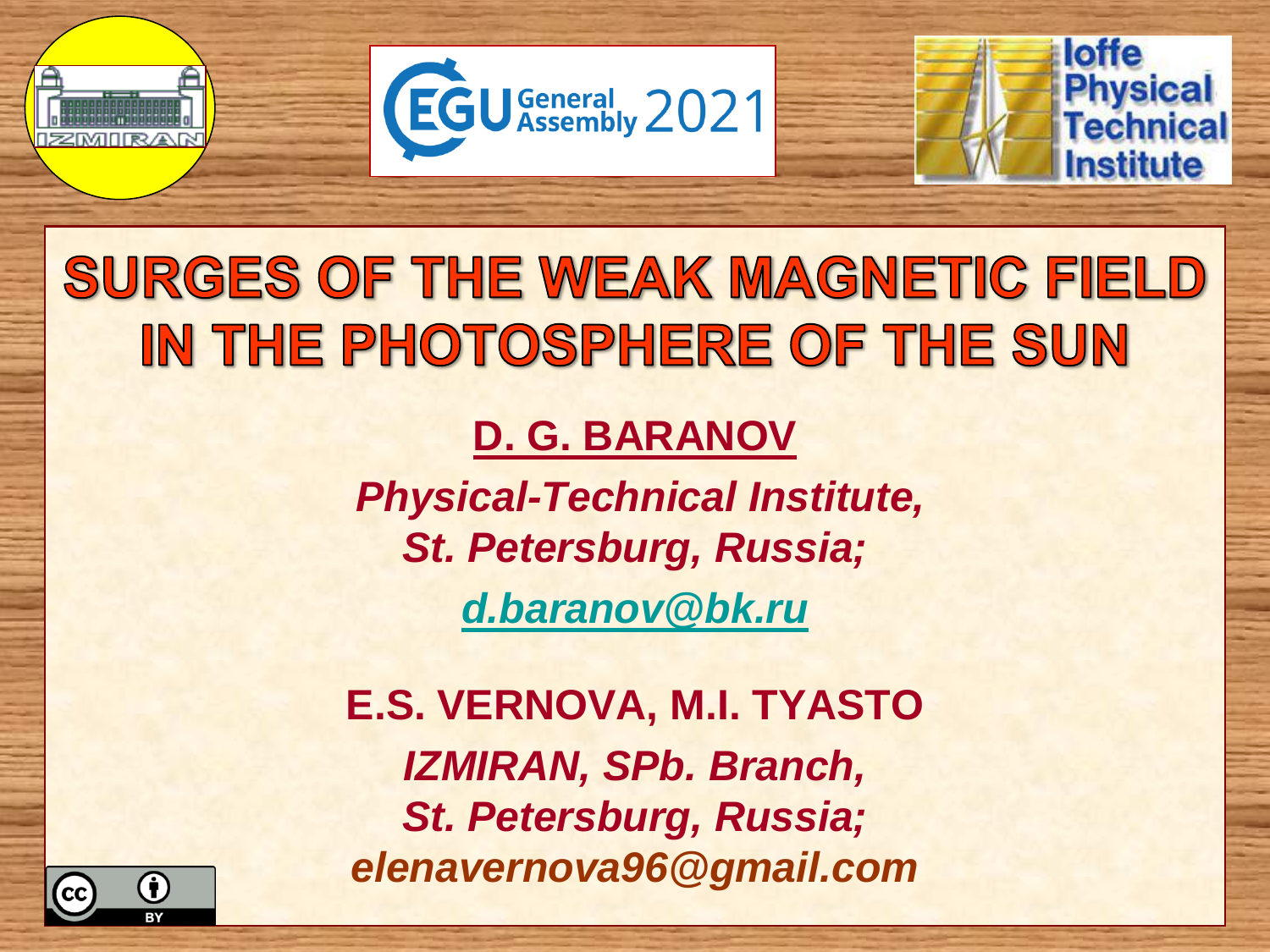#### **Aim of the Study**

The distribution of weak magnetic fields of positive and negative polarities in the photosphere was studied.

#### **Data**

Synoptic Maps of the Photospheric Magnetic Field produced at the Kitt Peak Observatory (NSO, 1978-2016) were used. Each map contains 180 \* 360 pixels - values of magnetic field in Gauss.

#### **Method**

A time-latitude diagram of the magnetic field was constructed by averaging of synoptic maps over the longitude. When averaging, the sign of the magnetic field was taken into account. The timelatitude diagram was plotted for magnetic fields from -5 to +5 Gauss with saturation at 5 Gauss. Selection of upper limit of intensity **5 G** allowed to consider distribution of weak magnetic fields showing the alternation of different polarity flows drifting towards poles.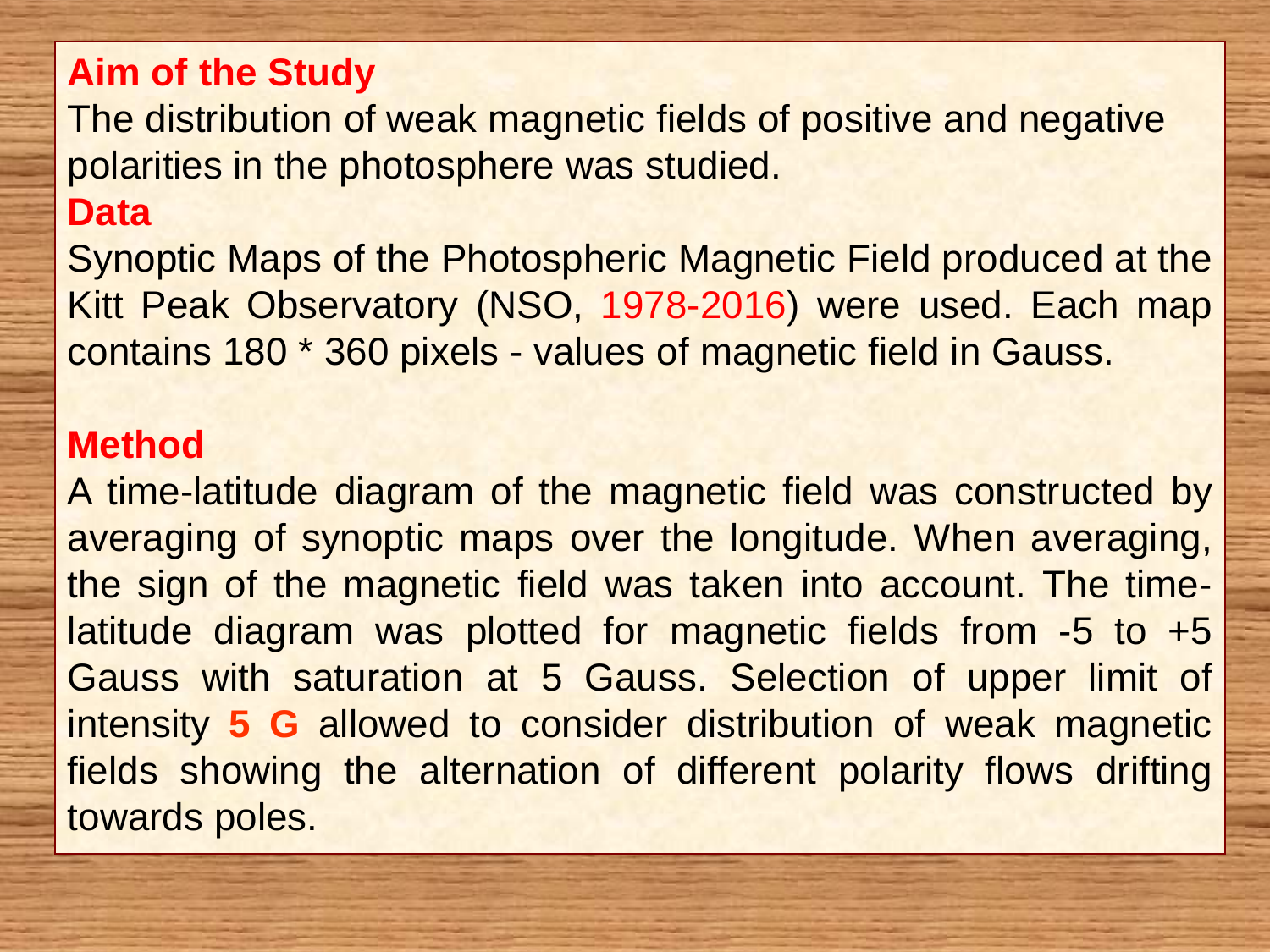

**Time-latitude diagram for the magnetic fields with B ≤ 5 G.** 1, 2, 3, 4 – time intervals of the magnetic field surges with distinct alternation of the dominating positive or negative polarity. This regular pattern appears as a rule in the hemisphere with the positive polar field. Green arrows - rush-to-the-poles (RTTP) streams.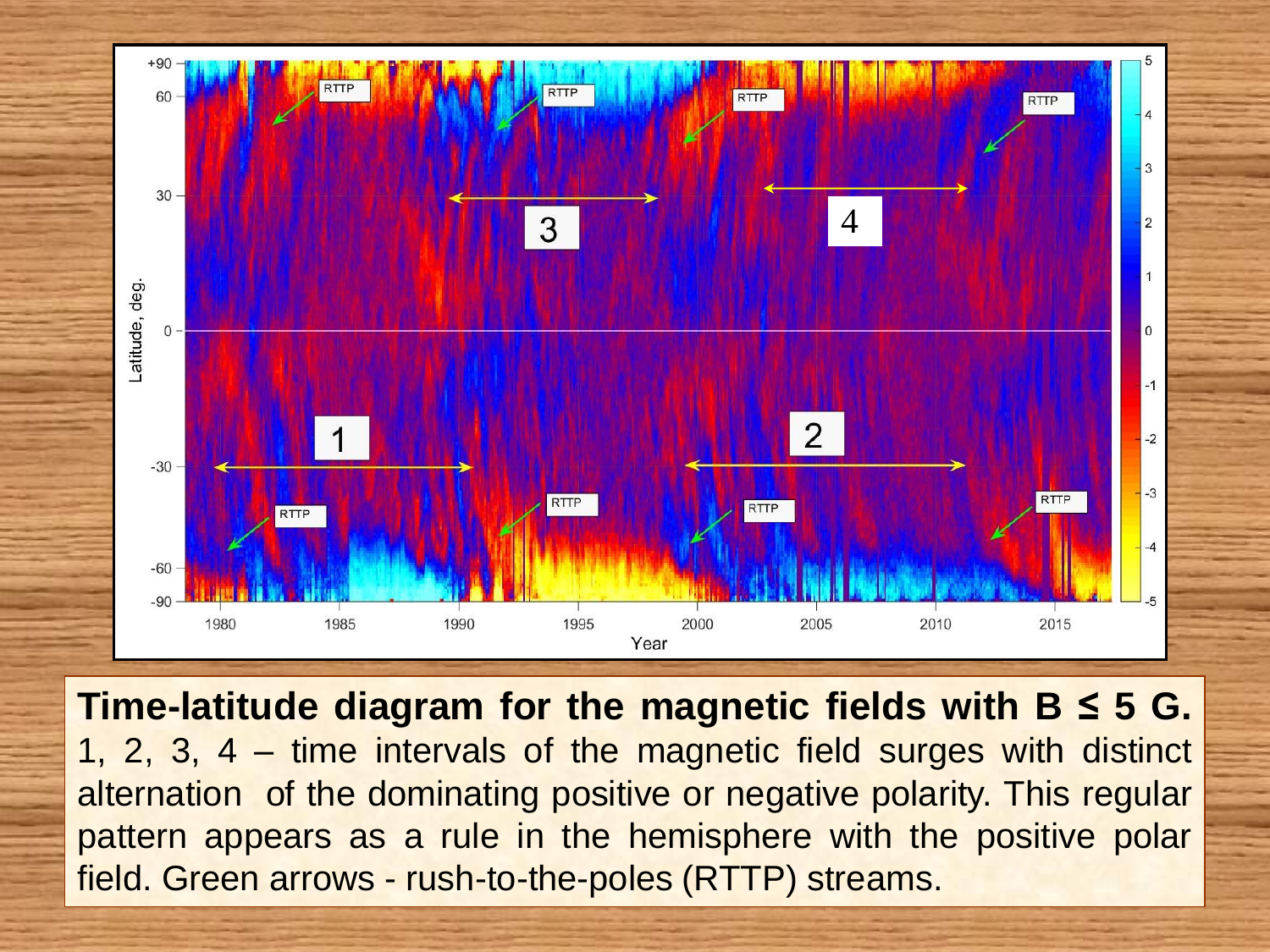### Comments to the time-latitude diagram

The diagram shows in the form of inclined bands of blue and red colors magnetic field flows or surges of different polarity. It is possible to distinguish:

a) flows that start from the equator and reach almost to the pole (narrow bands);

b) flows which start at latitudes about  $30^\circ - 40^\circ$  (broad powerful bands: rush-to-the-poles, RTTP) that lead to the inversion of the polar field.

The narrow surges form periodic structures which persist during the time intervals ~10 years from one solar maximum to the other, i.e. during constant sign of the polar field. These surges appear as a rule in the hemisphere with positive sign of the polar magnetic field.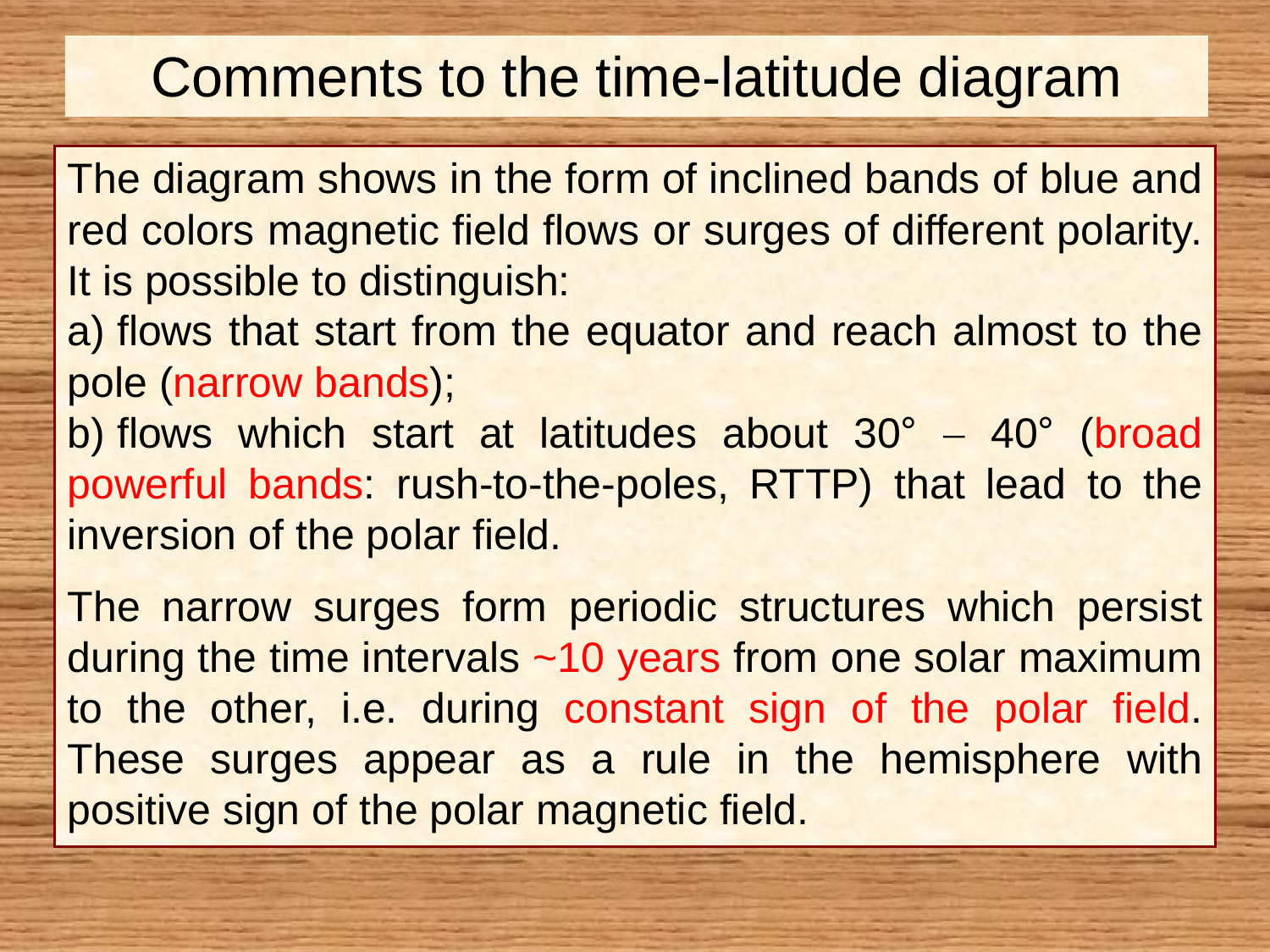### Cyclic changes of the magnetic flux polarity



Variations of the magnetic field strength at a fixed latitude (~40°) show that positive and negative surges alternate, forming a periodic structure. The blue shading points to the periods of RTTP.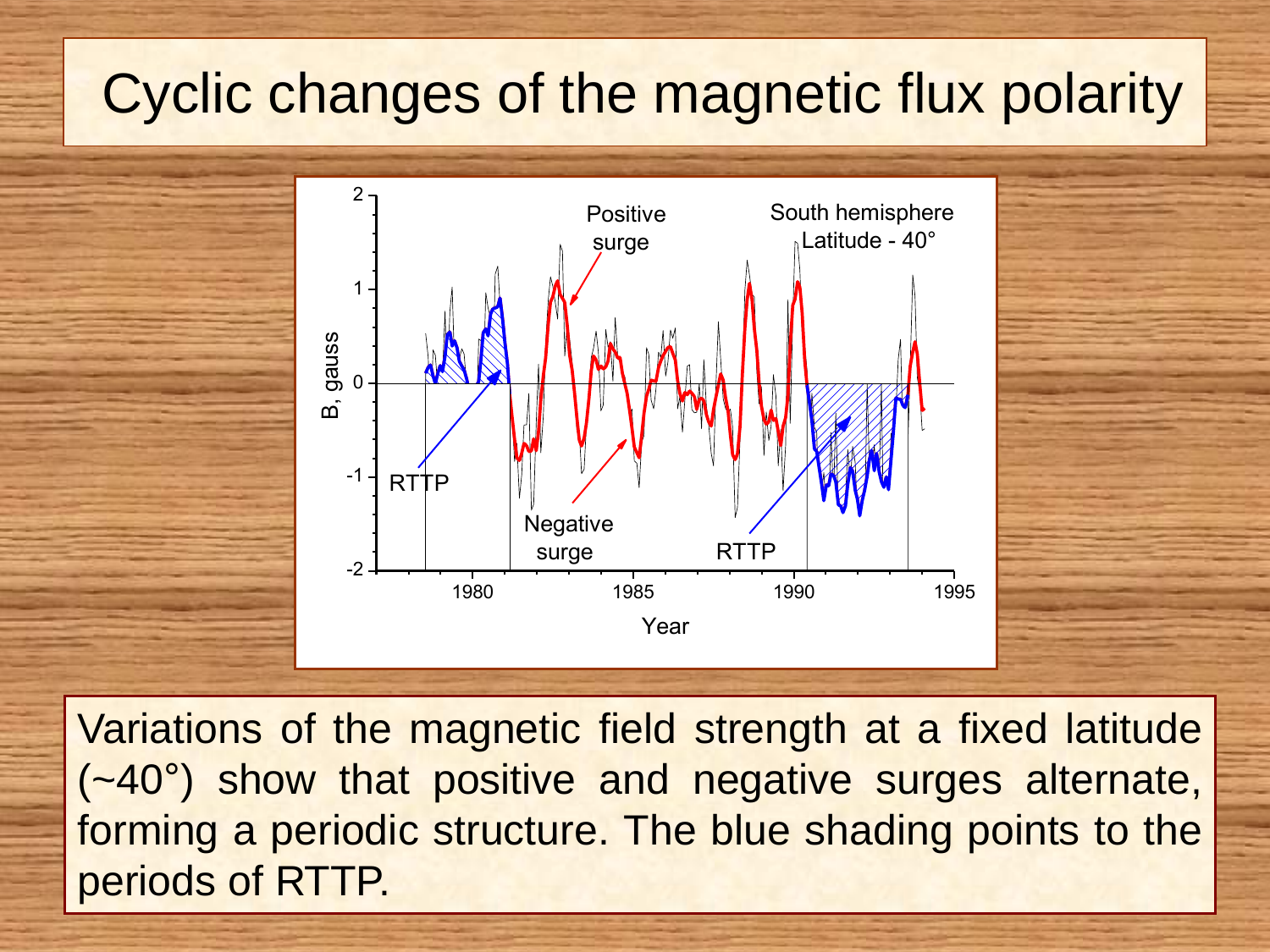### Empirical Orthogonal Functions

To study the cyclic structure of the magnetic field distribution the Empirical Orthogonal Functions (EOF) method was used.

Analyzed data matrix M was defined as the window of the time-latitude diagram. Four windows (marked by numbers 1 – 4 in the diagram) with pronounced cyclic change of magnetic field polarity were selected with the dimensions PxQ (P  $\sim$  120, Q  $\sim$  50), where P is the number of Carrington rotations, and Q – the number of latitude rows (latitude in sine scale).

For the covariance matrix M'\*M the eigenvalues and eigenvectors were calculated. EOF time series (expansion coefficients) were obtained for each of the studied windows.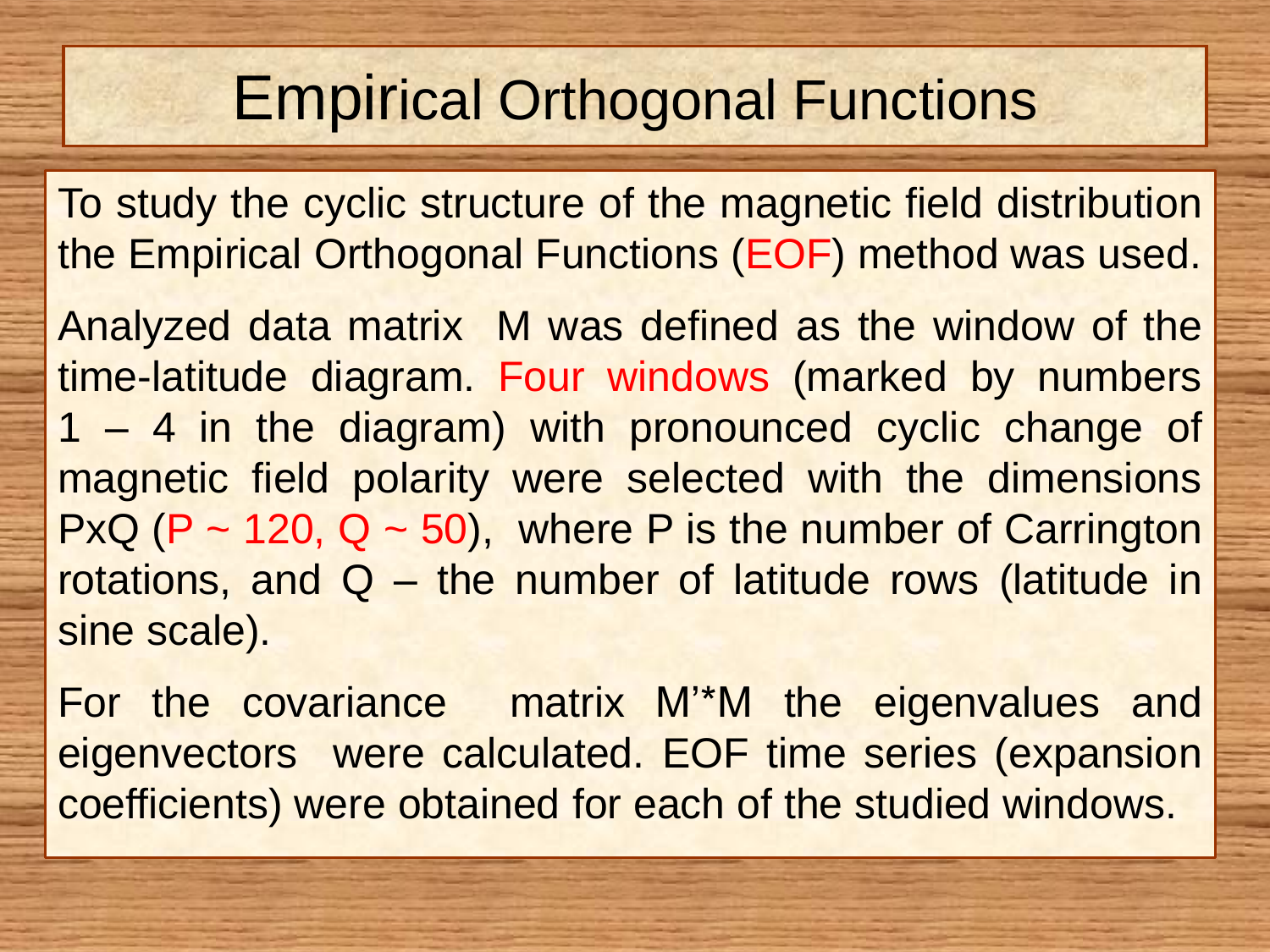### Example of the time-latitude diagram expansion into EOFs



Reconstruction of the primary data matrix (left panel) as the sum of the EOFs: middle panel - the sum of 3 first EOFs and right panel - the sum of 10 EOFs . As the first eigenvalues dominate the others, most of the behavior of the data matrix can be explained by just a few eigenvectors.

For example, the largest relative eigenvalues for the South window 1 were 0.39, 0.20 and 0.13 (72 % in total). Eigenvectors corresponding to the largest eigenvalues explain the main features of the primary data excluding the influence of random noise.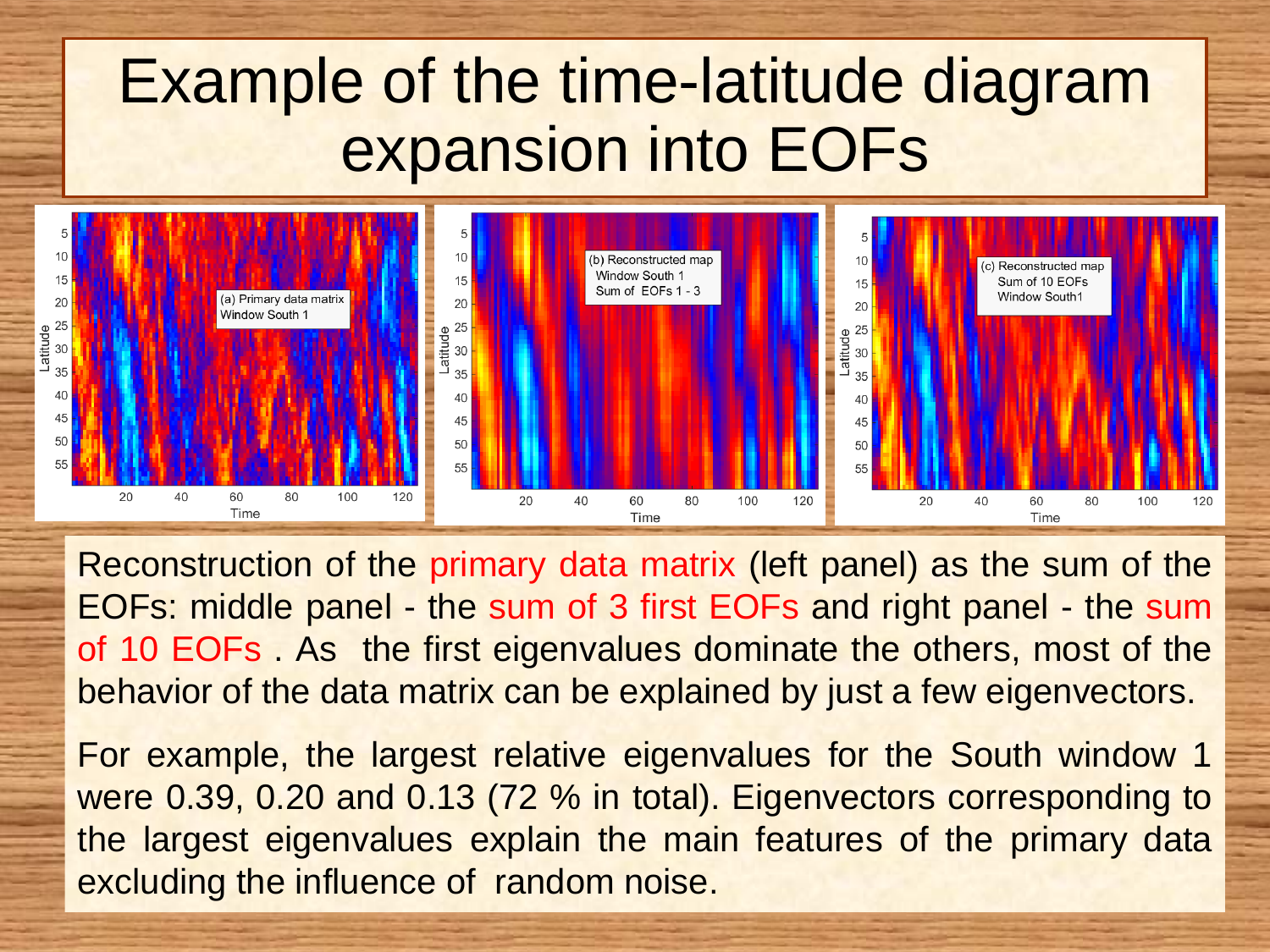#### EOF expansion coefficients: 1<sup>st</sup> temporal function



EOF decomposition confirms the presence of cyclic components in the distribution of magnetic fields. The first expansion coefficients are presented for the two windows of the S-hemisphere (1,2) and for the N-hemisphere (3,4). Though the periods of the variations differ for the windows  $1 - 4$  they do not show pronounced changes during each time interval (duration ~ 10 years)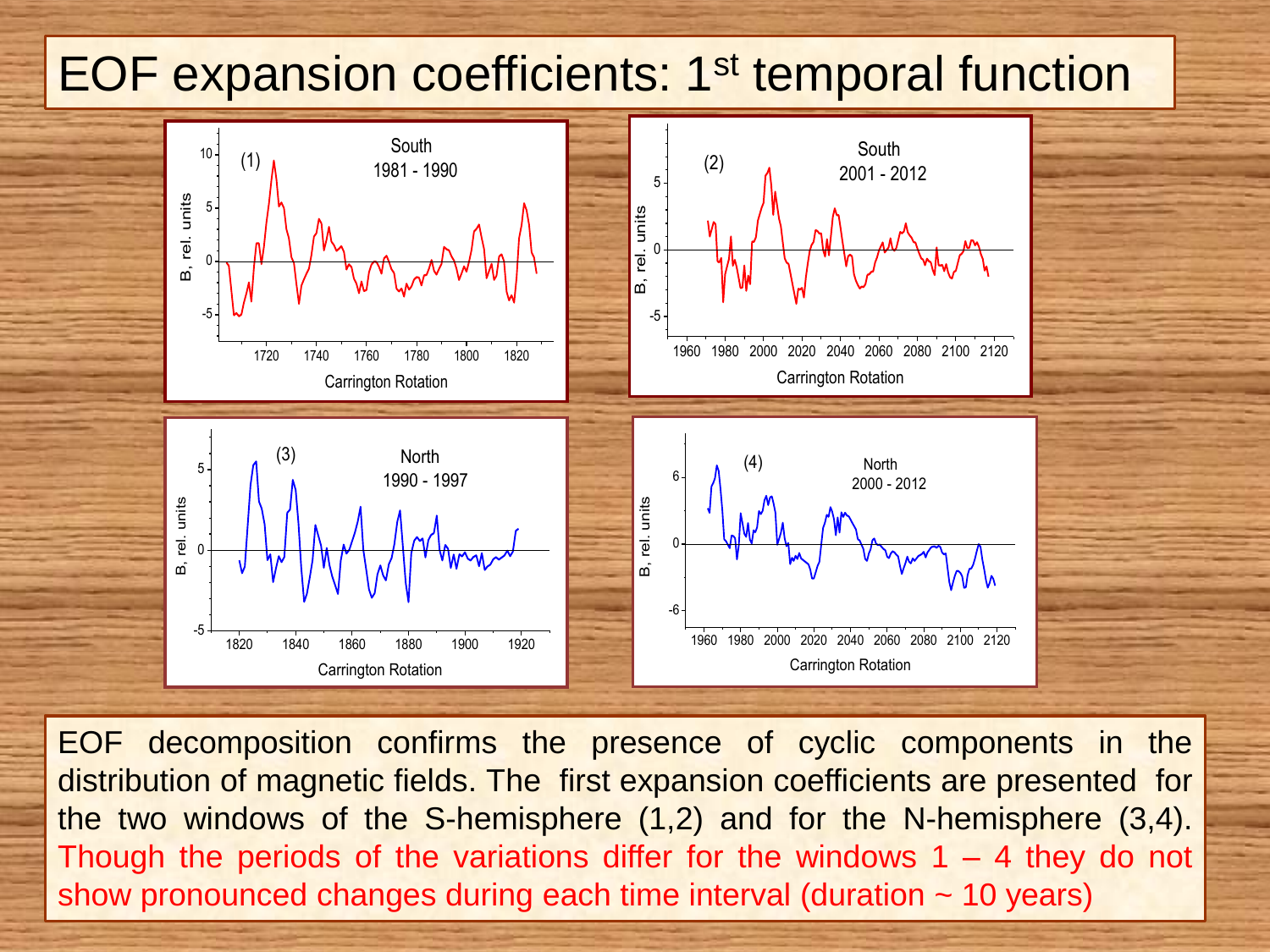### Problems of the magnetic field averaging

The EOF method can be very useful as a tool of studying the cyclic patterns of the photospheric magnetic field. However, since the EOF method lacks transparency, it is desirable to compare the EOF results with similar results obtained by simpler, even less precise methods.

Another approach, more straightforward, of the data averaging was used for comparison with the results of EOF analysis. To reduce the effect of fluctuations in the analysis of magnetic field distribution, the data matrix (the window of the time-latitude diagram) should be averaged by latitude.

Yet the drift of the magnetic field surges towards the poles (seen as inclination of the dominating polarity bands) does not allow the direct latitudinal averaging.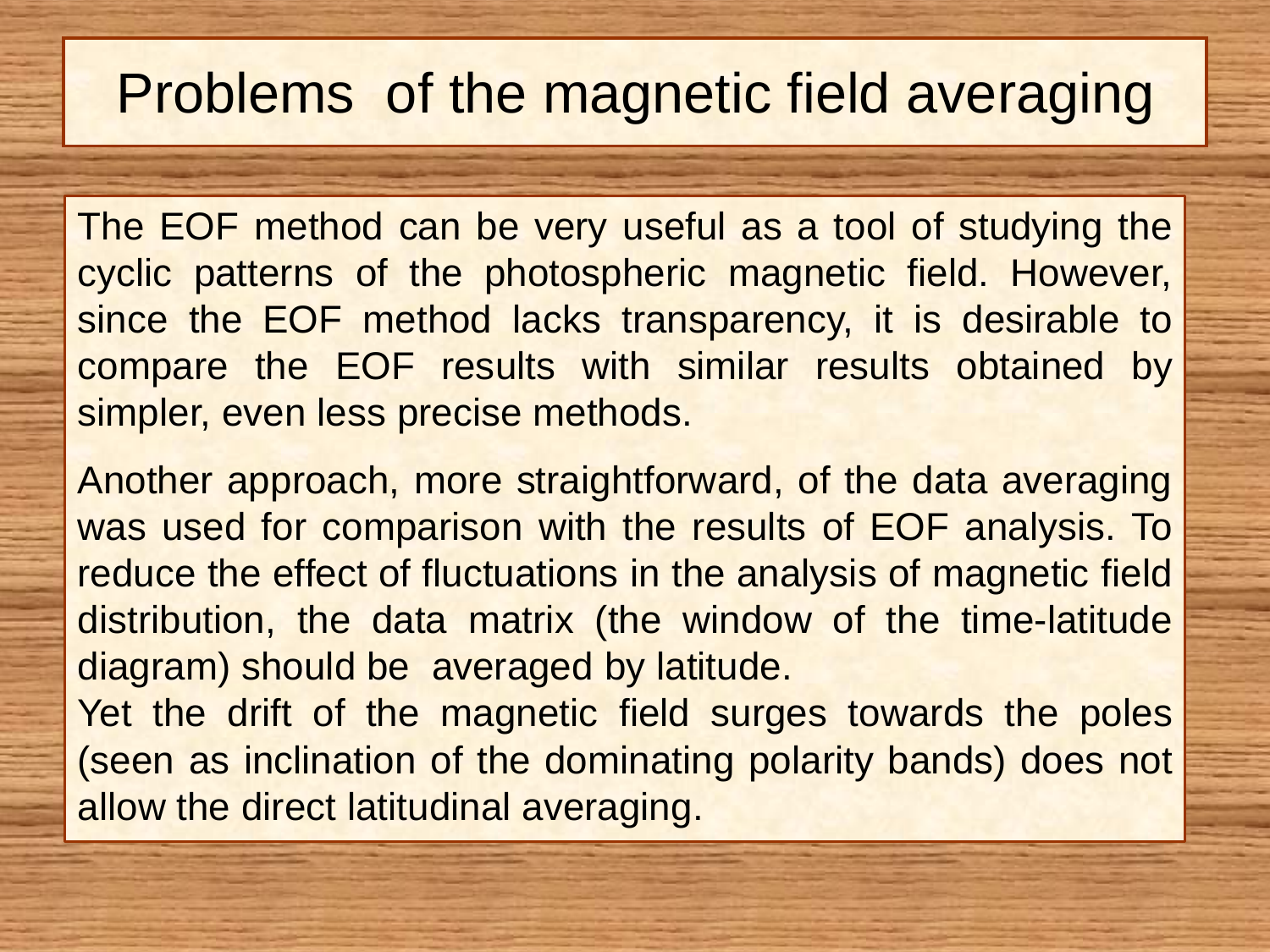### Latitude shift of the magnetic fields over time



Time profiles of the magnetic field B≤5 G are shown for latitudes 20°-50° with 5° increments. Time profiles of the successive latitude intervals were offset by 1 G relative to each other. The maxima and minima of the profiles correspond to the flows of positive and negative fields drifting towards the poles.

To obtain time pattern of the magnetic field analogous to the expansion coefficients of the EOF method the data matrix should be averaged over the same latitude range. Latitude shift of the time profiles requires the correction of the time-latitude diagram before averaging the data for a range of latitudes.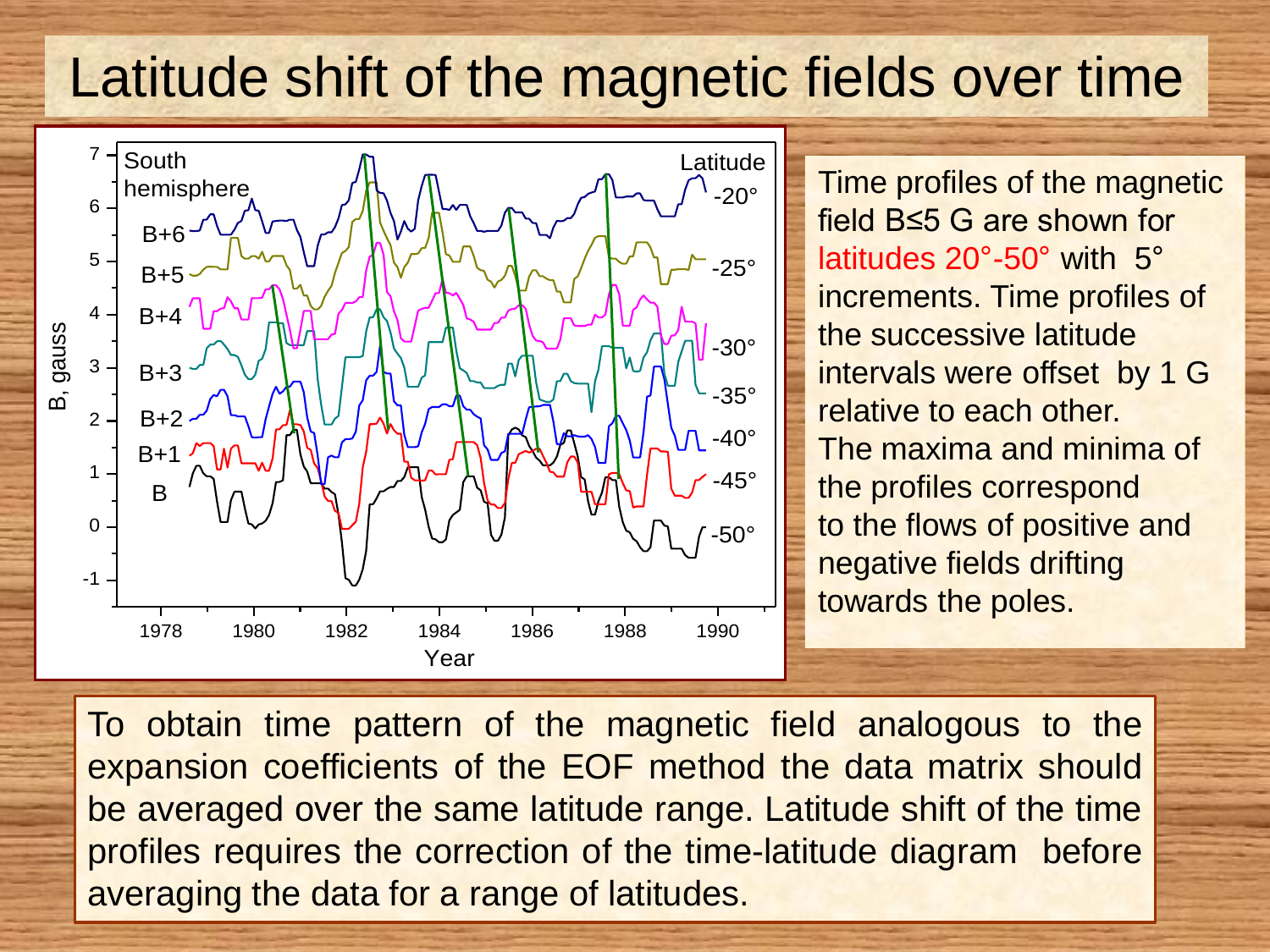## Averaging of magnetic field profiles of different latitudes



To reduce the effect of fluctuations in the analysis of magnetic field distribution, sections of the time-latitude diagram (intervals 1 - 4) were averaged by latitude. Before that, the diagram was adjusted so that the inclined image of the flow became oriented along the vertical axis.

Figure (a) shows a clipping of the time-latitude diagram with inclined magnetic field bands; and (b) the same area after image correction.

Time-latitude diagram represents a matrix with 180 rows of the field series. Each row of the matrix can be interpreted as a time profile of the magnetic field at the fixed latitude. After the correction described above, the profiles were averaged for each of the time intervals 1, 2 - South hemisphere, and intervals 3,4 - North hemisphere.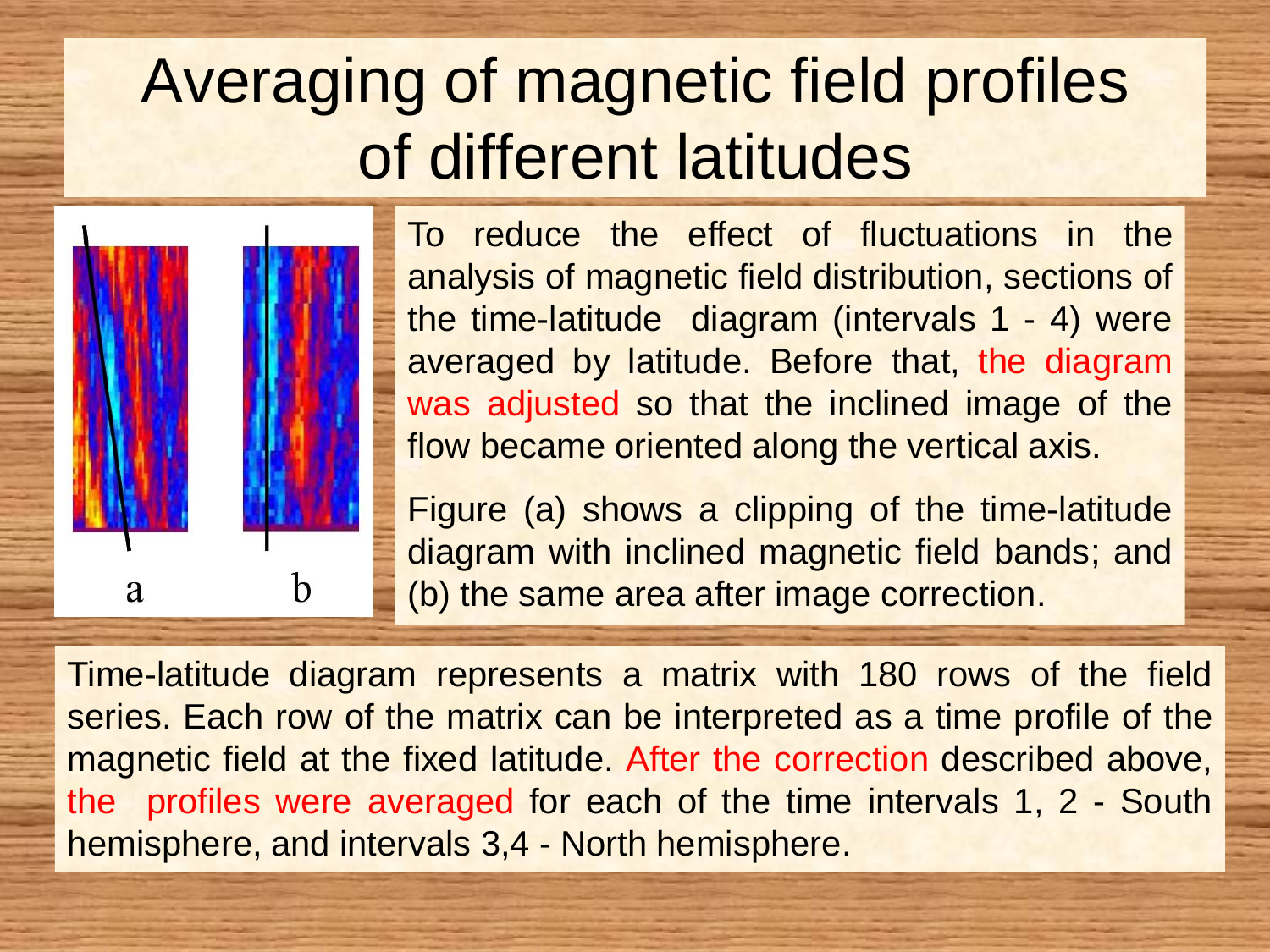### Averaging of magnetic field profiles of different latitudes (South hemisphere, interval 1)



**For the period 1980-1991 are given:**  (a) the sum of 20 profiles corresponding to latitudes from equator to -12°; (b) the sum of 40 profiles from the equator to -26°; (c) the sum of 60 profiles from equator to -41°.

Fluctuations decrease as the number of summed profiles increases and the cyclic structure of the field appears more clearly.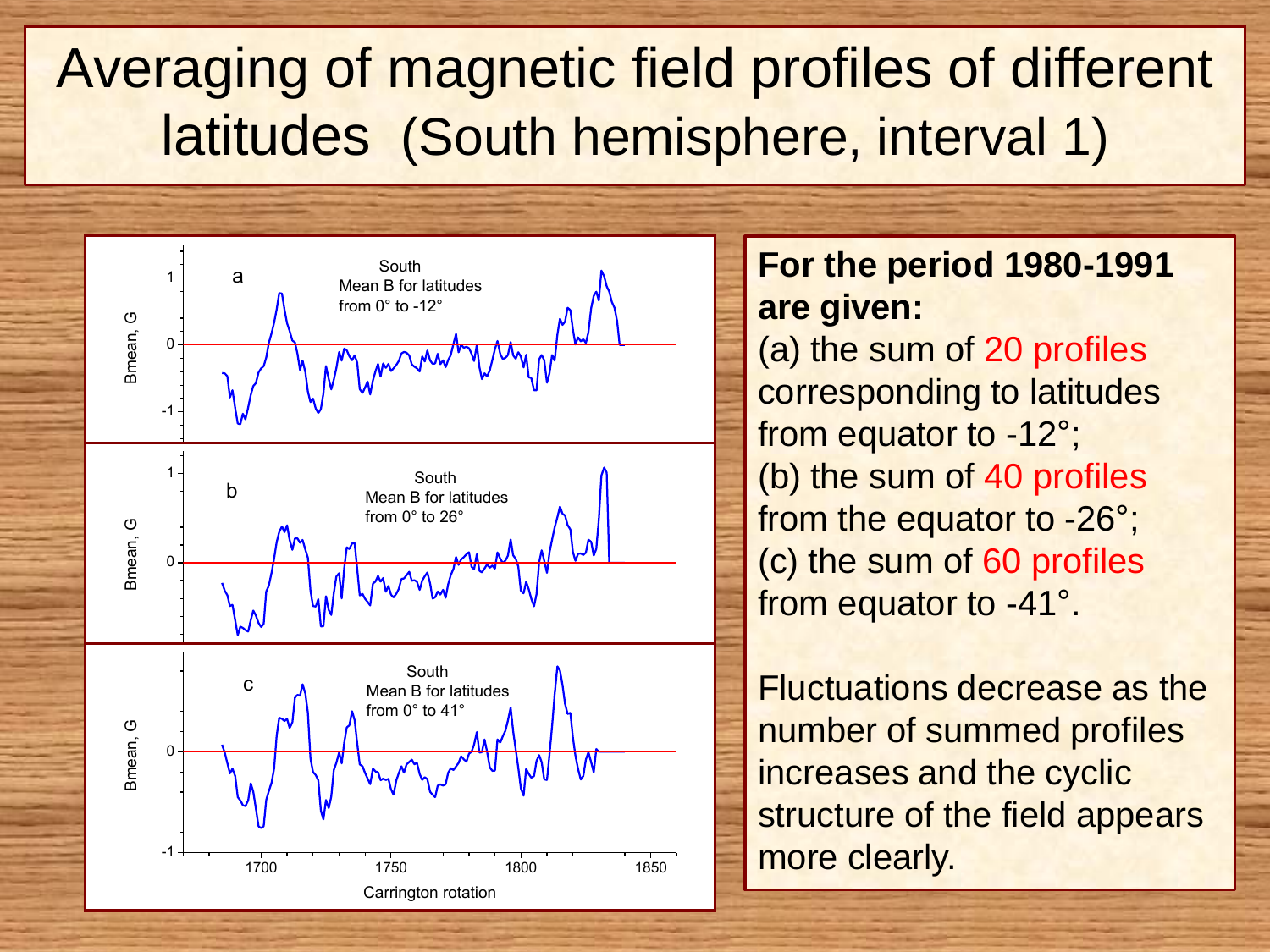

After image correction magnetic field was averaged over latitude range from 0 to  $\pm$  50°. Numbers 1 – 4 correspond to the time intervals of the time-latitude diagram. Upper panels – South hemisphere, time intervals 1 and 2; Lower panels – North hemisphere, time intervals 3 and 4.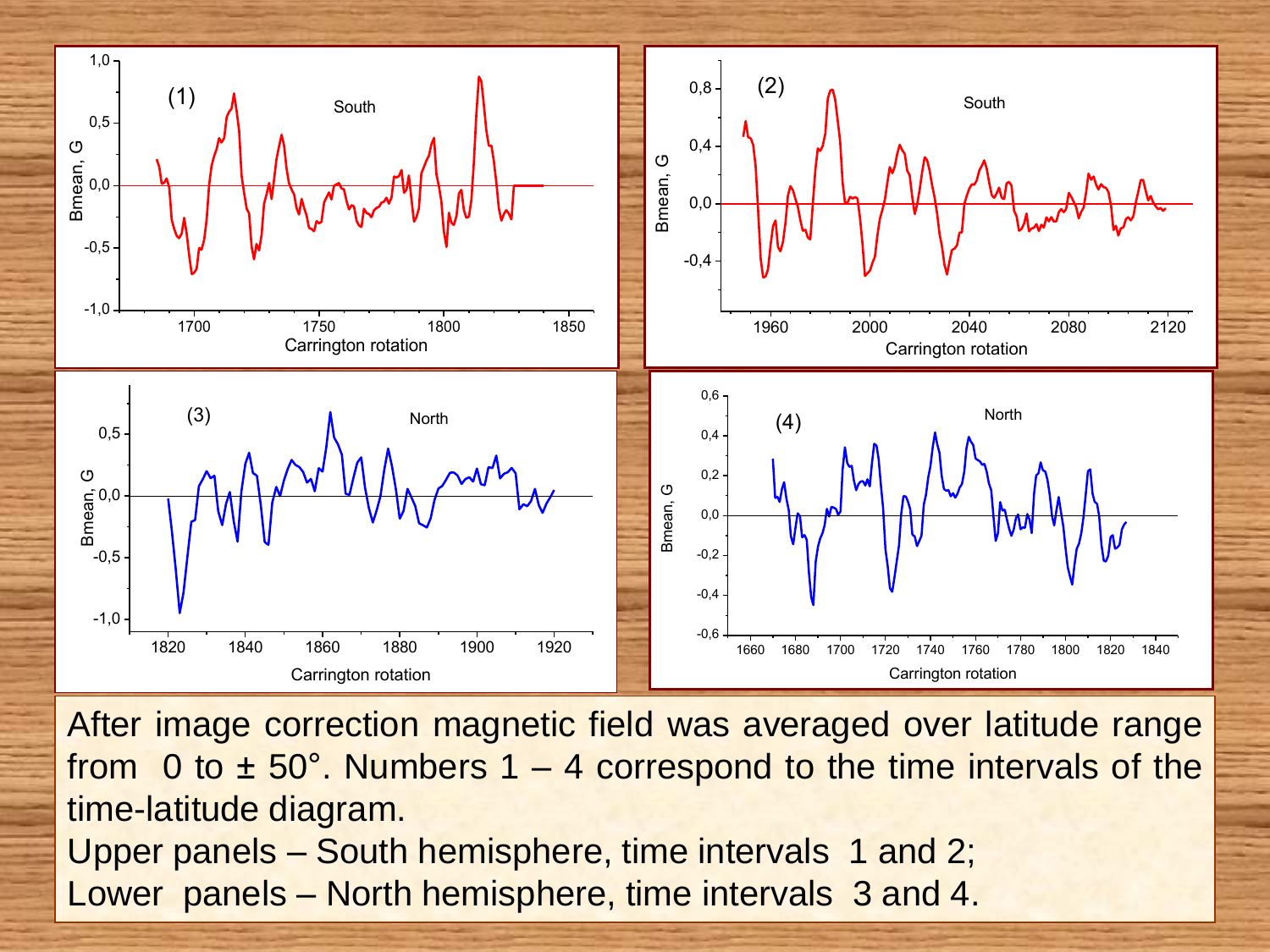### Periodicity of magnetic field surges

| $5 -$ |                                                              | Hemisphere | <b>Period</b>     | $*T$ | $**T$ . |
|-------|--------------------------------------------------------------|------------|-------------------|------|---------|
| $2 -$ | Method of map averaging<br>$-\bullet$ - Shifted rows summing |            |                   | yrs  | yrs     |
|       | --- Empirical Orthogonal Functions                           |            | 1981.1 - 1990.3   | 1.4  | 1.5     |
|       |                                                              | S          | $2001.1 - 2012.0$ | 2.1  | 2.8     |
|       |                                                              | N          | 1989.8 - 1997.2   | 0.8  | 0.9     |
| $0 -$ | Time interval number                                         | Ν          | $2000.4 - 2012.1$ | 2.3  | 2.1     |

The cyclic change of the dominating polarity was most pronounced in time intervals 1 - 4 (see time-latitude diagram). For each of intervals, an average period of the sign change was estimated by two methods: (a) averaging of the time profiles for a number of latitudes (\*T) and (b) the Empirical Orthogonal Functions decomposition (\*\*T). The variation periods obtained by two methods show a good agreement. These periods of variation are nearly constant during each of intervals. The observed periodicities may be attributed to the quasibiennial oscillations of magnetic field.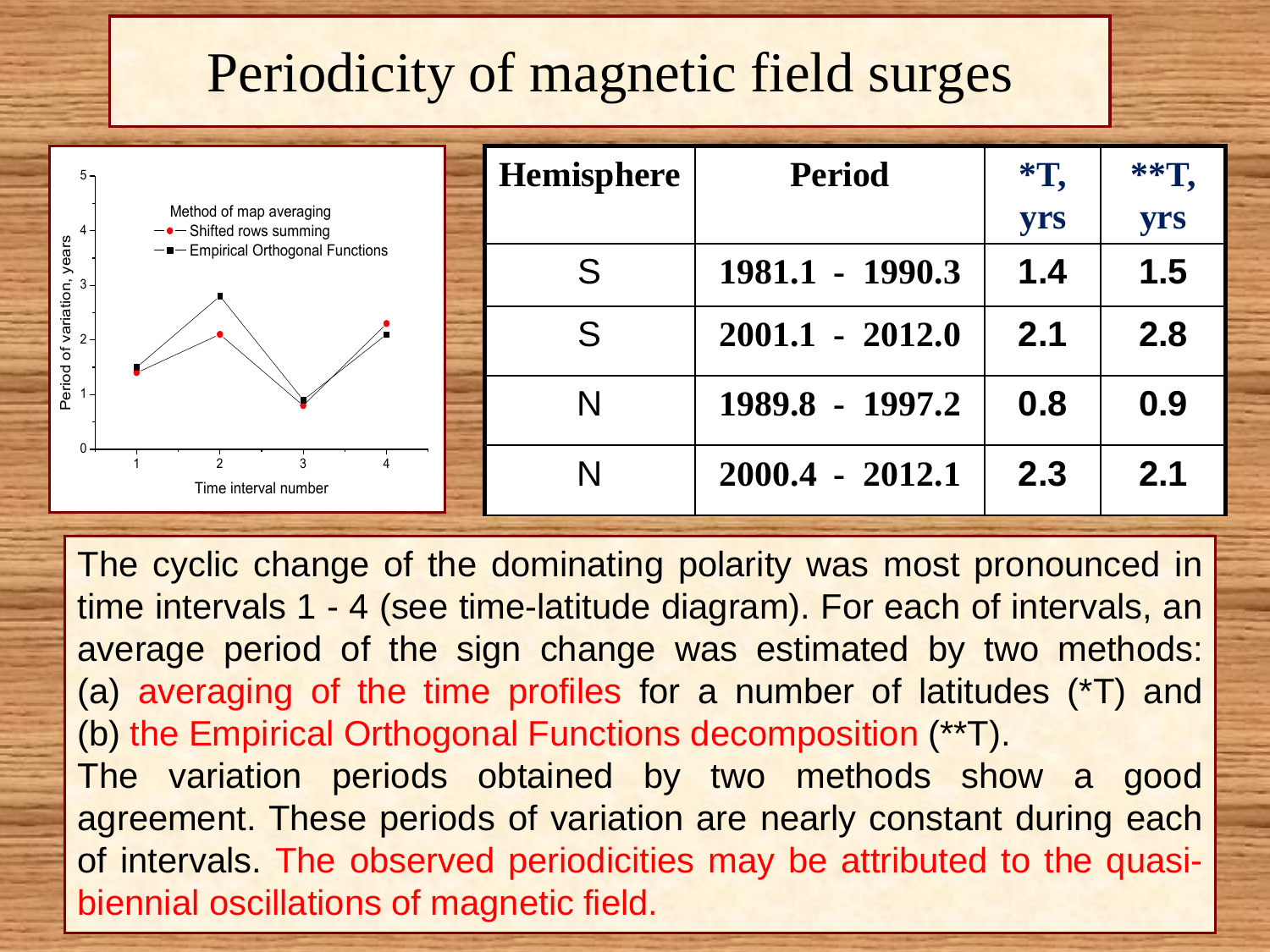## Periodic structure of the different magnetic field groups

To exclude the influence of the strong magnetic fields appearing as butterfly diagrams and suppressing the manifestation of the weaker fields we limited our study by the fields of B<5 G. Yet there arises a question: which groups of fields create structured magnetic patterns with alternately dominating positive and negative polarity instead of uniform distribution.

We have plotted time-latitude diagrams for the following groups of magnetic fields: 5>B>0 G; 15>B>5 G; 20>B>15 G; 25>B>20 G. As an example, time profiles for the latitude -35° (South hemisphere) and time interval 1979 – 1992 were analyzed.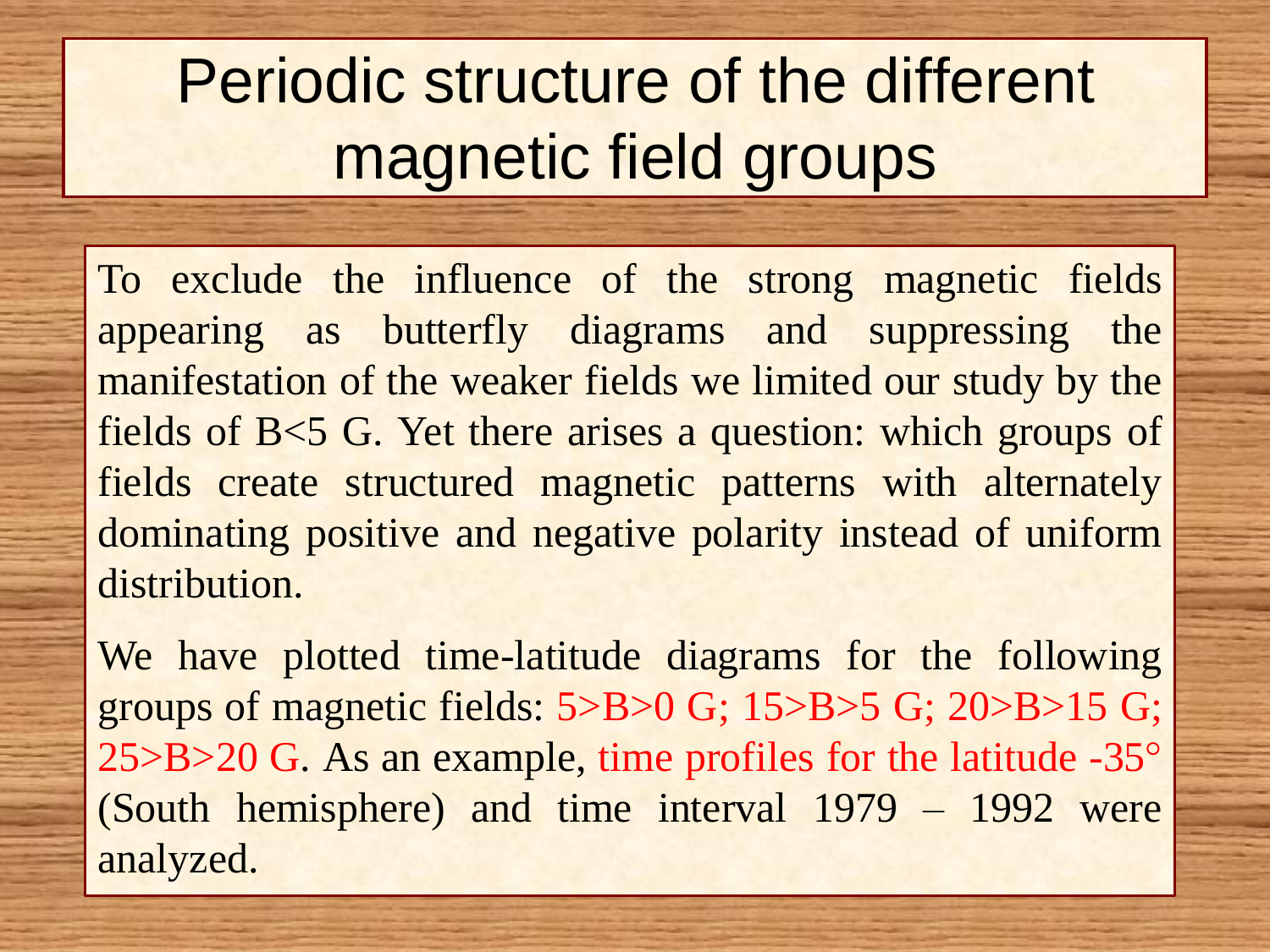

Large amplitudes of variations for 0-5 G and 5-15 G are observed throughout the time interval of declineminimum-rise of solar activity.

Starting from 15-20 G, the variations near the minimum decrease, which is even more noticeable for 20-25 G and higher thresholds. For B greater than 50 G, there are no variations for 6 years from 1981 to 1987.

Thus, we can conclude that the alternation of positive and negative bands is present from the maximum of the cycle to the next maximum only for the weakest fields of B<5 G and 15>B>5 G.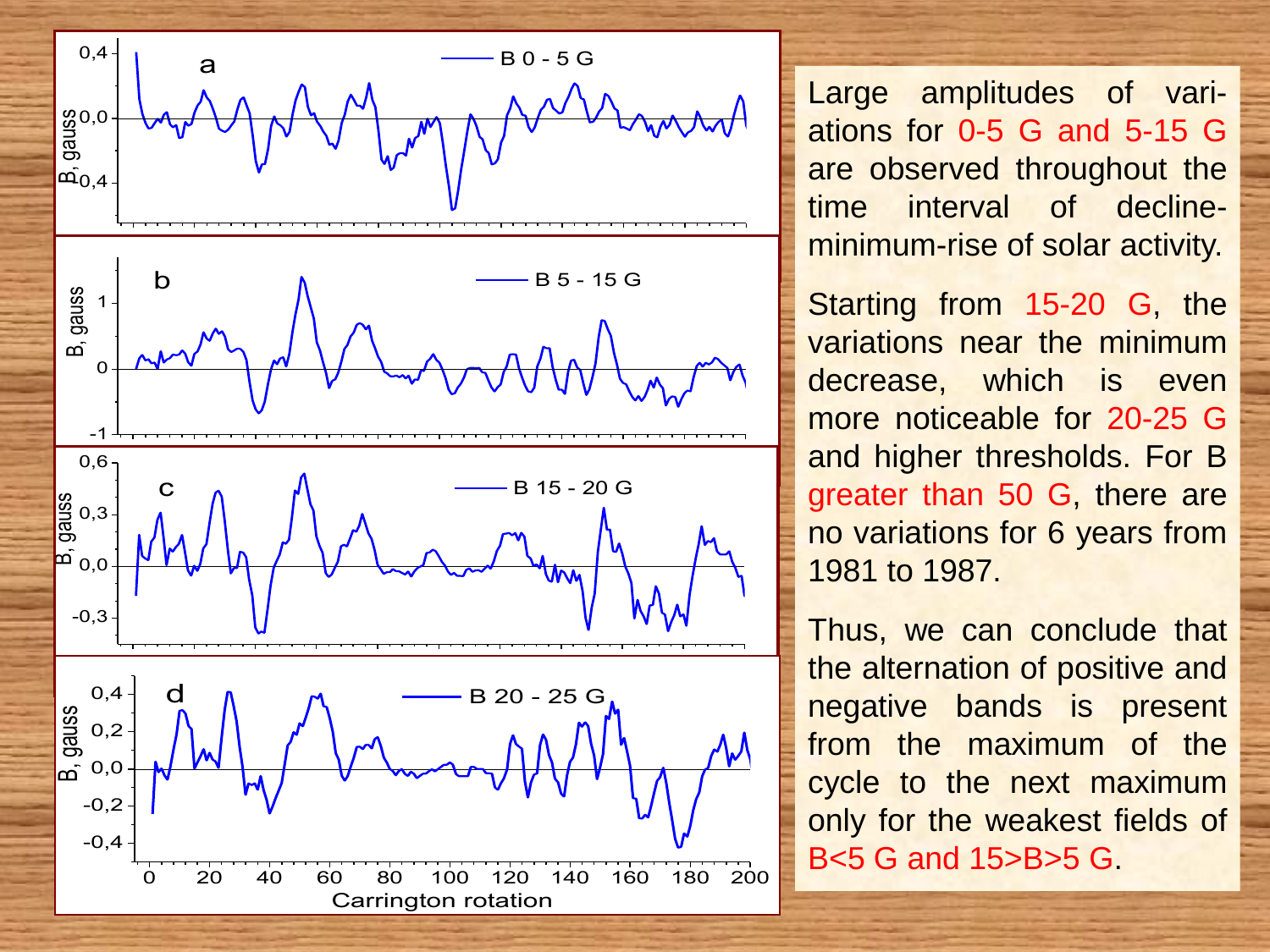## **Conclusions**

Periodic patterns of magnetic field flows with successive changes of the dominating polarity were found in the time-latitude diagram of the weak magnetic fields B<5 G. These flows or surges appeared irrespective to the level of solar activity and persisted during the time intervals ~10 years from one solar maximum to the other. In three out of four cases the discovered periodic structures were observed in the hemisphere with positive sign of the polar magnetic field.

Reasonably close values were obtained by two independent methods - the latitude averaging of the adjusted time-latitude diagram and the Empirical Orthogonal Functions method for the periods of the dominating field sign alternation. The periods of the sign change fell into the range from 1 to 3 years, which is near to the periodicity of the quasi-biennial oscillations of the solar magnetic field.

The search for the similar periodic structures in the stronger magnetic fields showed that at the magnetic field strength higher than 15 G the variations became unstable disappearing for the magnetic fields of B>50 G.